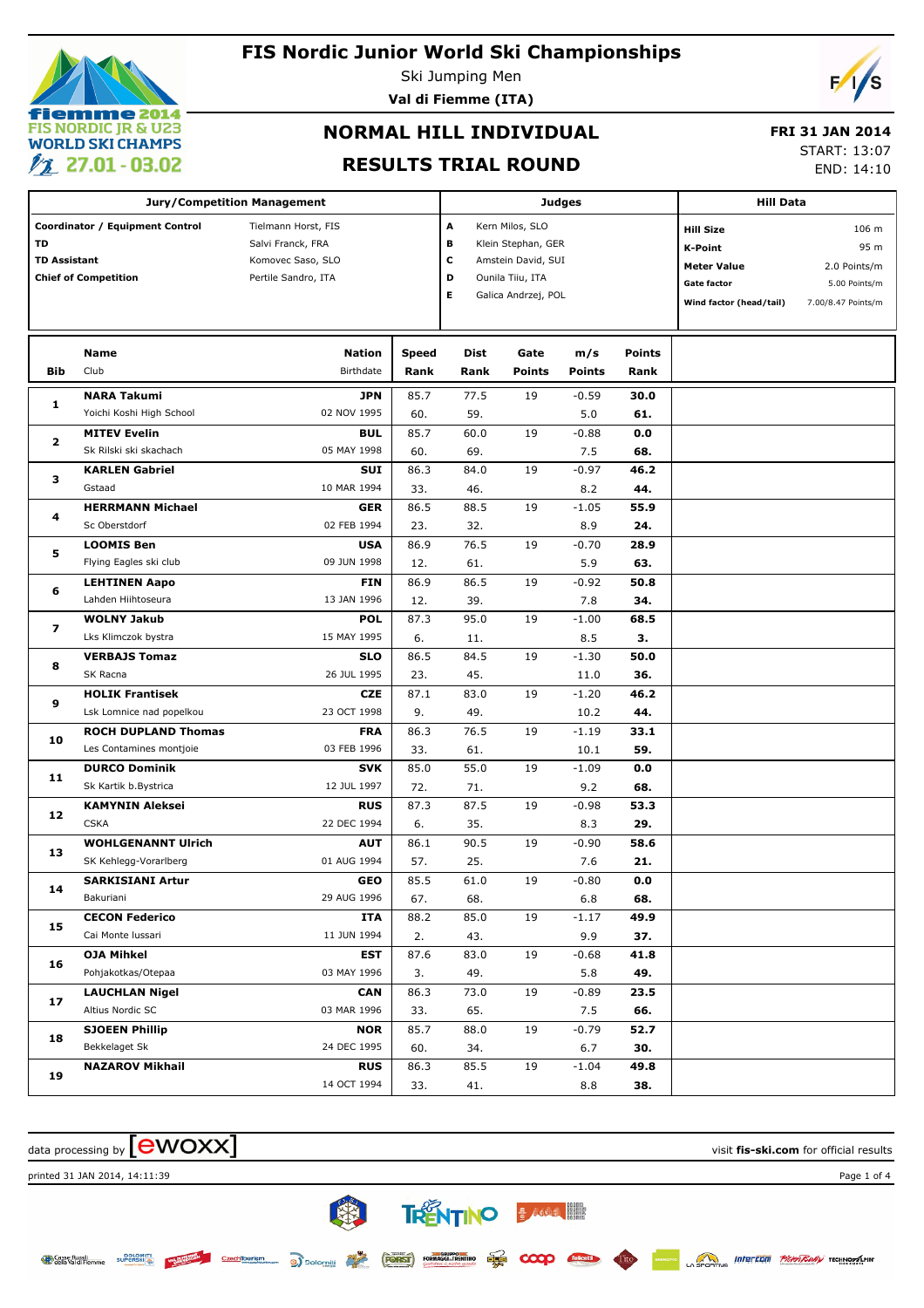

Ski Jumping Men **Val di Fiemme (ITA)**



## **NORMAL HILL INDIVIDUAL**

### **FRI 31 JAN 2014**

### **RESULTS TRIAL ROUND**

START: 13:07

|                | <b>22 27.01 - 03.02</b>        |                                                                                                                                                                                                                                                                                                                                                                                                                                                                                                                                                                                                                                                                                                                                                                                                                                                                                                                                                                                                                                                                                                                                                                                                                                                                                                                                                                                                                                                                                                                                                                                                                                                |              |      |      |                      |                       | END: 14:10 |
|----------------|--------------------------------|------------------------------------------------------------------------------------------------------------------------------------------------------------------------------------------------------------------------------------------------------------------------------------------------------------------------------------------------------------------------------------------------------------------------------------------------------------------------------------------------------------------------------------------------------------------------------------------------------------------------------------------------------------------------------------------------------------------------------------------------------------------------------------------------------------------------------------------------------------------------------------------------------------------------------------------------------------------------------------------------------------------------------------------------------------------------------------------------------------------------------------------------------------------------------------------------------------------------------------------------------------------------------------------------------------------------------------------------------------------------------------------------------------------------------------------------------------------------------------------------------------------------------------------------------------------------------------------------------------------------------------------------|--------------|------|------|----------------------|-----------------------|------------|
| <b>Bib</b>     | <b>Name</b><br>Club            | Nation<br>Birthdate                                                                                                                                                                                                                                                                                                                                                                                                                                                                                                                                                                                                                                                                                                                                                                                                                                                                                                                                                                                                                                                                                                                                                                                                                                                                                                                                                                                                                                                                                                                                                                                                                            | <b>Speed</b> | Dist | Gate | m/s<br><b>Points</b> | <b>Points</b><br>Rank |            |
|                |                                |                                                                                                                                                                                                                                                                                                                                                                                                                                                                                                                                                                                                                                                                                                                                                                                                                                                                                                                                                                                                                                                                                                                                                                                                                                                                                                                                                                                                                                                                                                                                                                                                                                                |              |      |      |                      |                       |            |
| 20             | <b>STURSA Vojtech</b>          |                                                                                                                                                                                                                                                                                                                                                                                                                                                                                                                                                                                                                                                                                                                                                                                                                                                                                                                                                                                                                                                                                                                                                                                                                                                                                                                                                                                                                                                                                                                                                                                                                                                |              |      |      | $-0.88$              | 48.5                  |            |
|                | Dukla Liberec                  | RESULTS TRIAL ROUND<br>Rank<br>Rank<br><b>Points</b><br><b>CZE</b><br>85.7<br>85.5<br>19<br>03 AUG 1995<br>60.<br>41.<br><b>SLO</b><br>86.3<br>88.5<br>19<br>23 OCT 1996<br>33.<br>32.<br>SUI<br>86.9<br>92.0<br>19<br>06 JUN 1995<br>12.<br>21.<br>86.9<br>90.5<br>19<br>ITA<br>25 JUL 1995<br>25.<br>12.<br>86.5<br>94.0<br>19<br><b>FIN</b><br>22 FEB 1997<br>23.<br>14.<br>85.5<br>59.5<br>19<br><b>SVK</b><br>09 DEC 1997<br>70.<br>67.<br>86.3<br>86.5<br>19<br>JPN<br>02 JAN 1995<br>39.<br>33.<br>86.3<br>76.5<br>19<br><b>SWE</b><br>10 MAY 1996<br>33.<br>61.<br>86.3<br>89.0<br>19<br><b>AUT</b><br>25 MAR 1995<br>29.<br>33.<br>86.1<br>89.0<br>19<br><b>NOR</b><br>24 AUG 1995<br>29.<br>57.<br>85.5<br>51.0<br>19<br><b>GEO</b><br>17 AUG 1997<br>67.<br>72.<br><b>POL</b><br>87.6<br>94.0<br>19<br>08 MAR 1994<br>3.<br>14.<br>85.7<br>83.5<br><b>FRA</b><br>19<br>11 APR 1994<br>60.<br>48.<br>73.0<br>19<br><b>CAN</b><br>88.3<br>31 AUG 1997<br>65.<br>1.<br><b>UKR</b><br>86.3<br>78.5<br>19<br>10 DEC 1994<br>57.<br>33.<br><b>USA</b><br>86.9<br>79.5<br>19<br>28 FEB 1995<br>54.<br>12.<br>86.9<br>19<br><b>GER</b><br>92.0<br>20 MAR 1995<br>12.<br>21.<br><b>ROU</b><br>85.7<br>76.0<br>19<br>03 JUL 1996<br>60.<br>64.<br>79.5<br><b>NED</b><br>86.3<br>19<br>01 DEC 1995<br>33.<br>54.<br>JPN<br>86.3<br>84.0<br>19<br>27 FEB 1998<br>33.<br>46.<br><b>RUS</b><br>86.9<br>91.0<br>19<br>31 OCT 1994<br>12.<br>23.<br><b>TUR</b><br>86.9<br>81.5<br>19<br>16 JUL 1997<br>12.<br>52.<br>85.5<br>71.5<br><b>UKR</b><br>19<br>03 DEC 1995<br>67.<br>67.<br><b>SLO</b><br>86.3<br>94.0<br>19<br>12 MAR 1996<br>33.<br>14. | 7.5          | 40.  |      |                      |                       |            |
| 21             | <b>MODIC Andraz</b>            |                                                                                                                                                                                                                                                                                                                                                                                                                                                                                                                                                                                                                                                                                                                                                                                                                                                                                                                                                                                                                                                                                                                                                                                                                                                                                                                                                                                                                                                                                                                                                                                                                                                |              |      |      | $-0.75$              | 53.4                  |            |
|                | SSK Logatec                    |                                                                                                                                                                                                                                                                                                                                                                                                                                                                                                                                                                                                                                                                                                                                                                                                                                                                                                                                                                                                                                                                                                                                                                                                                                                                                                                                                                                                                                                                                                                                                                                                                                                |              |      |      | 6.4                  | 28.                   |            |
| 22             | <b>EGLOFF Luca</b>             |                                                                                                                                                                                                                                                                                                                                                                                                                                                                                                                                                                                                                                                                                                                                                                                                                                                                                                                                                                                                                                                                                                                                                                                                                                                                                                                                                                                                                                                                                                                                                                                                                                                |              |      |      | $-0.59$              | 59.0                  |            |
|                | Grabserberg                    |                                                                                                                                                                                                                                                                                                                                                                                                                                                                                                                                                                                                                                                                                                                                                                                                                                                                                                                                                                                                                                                                                                                                                                                                                                                                                                                                                                                                                                                                                                                                                                                                                                                |              |      |      | 5.0                  | 18.                   |            |
| 23             | <b>VARESCO Daniele</b>         |                                                                                                                                                                                                                                                                                                                                                                                                                                                                                                                                                                                                                                                                                                                                                                                                                                                                                                                                                                                                                                                                                                                                                                                                                                                                                                                                                                                                                                                                                                                                                                                                                                                |              |      |      | $-0.94$              | 59.0                  |            |
|                |                                |                                                                                                                                                                                                                                                                                                                                                                                                                                                                                                                                                                                                                                                                                                                                                                                                                                                                                                                                                                                                                                                                                                                                                                                                                                                                                                                                                                                                                                                                                                                                                                                                                                                |              |      |      | 8.0                  | 18.                   |            |
| 24             | <b>YLITAPIO Santeri</b>        |                                                                                                                                                                                                                                                                                                                                                                                                                                                                                                                                                                                                                                                                                                                                                                                                                                                                                                                                                                                                                                                                                                                                                                                                                                                                                                                                                                                                                                                                                                                                                                                                                                                |              |      |      | $-0.88$              | 65.5                  |            |
|                | Ounasvaara Ski club            |                                                                                                                                                                                                                                                                                                                                                                                                                                                                                                                                                                                                                                                                                                                                                                                                                                                                                                                                                                                                                                                                                                                                                                                                                                                                                                                                                                                                                                                                                                                                                                                                                                                |              |      |      | 7.5                  | 7.                    |            |
| 25             | <b>ONDREJKA Tomas</b>          |                                                                                                                                                                                                                                                                                                                                                                                                                                                                                                                                                                                                                                                                                                                                                                                                                                                                                                                                                                                                                                                                                                                                                                                                                                                                                                                                                                                                                                                                                                                                                                                                                                                |              |      |      | $-0.95$              | 0.0                   |            |
|                | Sk Kartik b.Bystrica           |                                                                                                                                                                                                                                                                                                                                                                                                                                                                                                                                                                                                                                                                                                                                                                                                                                                                                                                                                                                                                                                                                                                                                                                                                                                                                                                                                                                                                                                                                                                                                                                                                                                |              |      |      | 8.0                  | 68.                   |            |
| 26             | <b>NISHIKATA Shingo</b>        |                                                                                                                                                                                                                                                                                                                                                                                                                                                                                                                                                                                                                                                                                                                                                                                                                                                                                                                                                                                                                                                                                                                                                                                                                                                                                                                                                                                                                                                                                                                                                                                                                                                |              |      |      | $-0.54$              | 47.6                  |            |
|                | Meiji University               |                                                                                                                                                                                                                                                                                                                                                                                                                                                                                                                                                                                                                                                                                                                                                                                                                                                                                                                                                                                                                                                                                                                                                                                                                                                                                                                                                                                                                                                                                                                                                                                                                                                |              |      |      | 4.6                  | 41.                   |            |
| 27             | <b>EKLUND Simon</b>            |                                                                                                                                                                                                                                                                                                                                                                                                                                                                                                                                                                                                                                                                                                                                                                                                                                                                                                                                                                                                                                                                                                                                                                                                                                                                                                                                                                                                                                                                                                                                                                                                                                                |              |      |      | $-0.34$              | 25.9                  |            |
|                | Holmens If                     |                                                                                                                                                                                                                                                                                                                                                                                                                                                                                                                                                                                                                                                                                                                                                                                                                                                                                                                                                                                                                                                                                                                                                                                                                                                                                                                                                                                                                                                                                                                                                                                                                                                |              |      |      | 2.9                  | 65.                   |            |
| 28             | <b>TOLLINGER Elias</b>         |                                                                                                                                                                                                                                                                                                                                                                                                                                                                                                                                                                                                                                                                                                                                                                                                                                                                                                                                                                                                                                                                                                                                                                                                                                                                                                                                                                                                                                                                                                                                                                                                                                                |              |      |      | $-0.52$              | 52.4                  |            |
|                | SV Innsbruck-Bergisel-Tirol    |                                                                                                                                                                                                                                                                                                                                                                                                                                                                                                                                                                                                                                                                                                                                                                                                                                                                                                                                                                                                                                                                                                                                                                                                                                                                                                                                                                                                                                                                                                                                                                                                                                                |              |      |      | 4.4                  | 32.                   |            |
| 29<br>30<br>31 | <b>BERGGAARD Mats Soehagen</b> |                                                                                                                                                                                                                                                                                                                                                                                                                                                                                                                                                                                                                                                                                                                                                                                                                                                                                                                                                                                                                                                                                                                                                                                                                                                                                                                                                                                                                                                                                                                                                                                                                                                |              |      |      | $-0.81$              | 54.9                  |            |
|                | Stranden IL                    |                                                                                                                                                                                                                                                                                                                                                                                                                                                                                                                                                                                                                                                                                                                                                                                                                                                                                                                                                                                                                                                                                                                                                                                                                                                                                                                                                                                                                                                                                                                                                                                                                                                |              |      |      | 6.9                  | 25.                   |            |
|                | <b>SHUBITIDZE George</b>       |                                                                                                                                                                                                                                                                                                                                                                                                                                                                                                                                                                                                                                                                                                                                                                                                                                                                                                                                                                                                                                                                                                                                                                                                                                                                                                                                                                                                                                                                                                                                                                                                                                                |              |      |      | $-0.95$              | 0.0                   |            |
|                | Bakuriani                      |                                                                                                                                                                                                                                                                                                                                                                                                                                                                                                                                                                                                                                                                                                                                                                                                                                                                                                                                                                                                                                                                                                                                                                                                                                                                                                                                                                                                                                                                                                                                                                                                                                                |              |      |      | 8.0                  | 68.                   |            |
|                | <b>ZNISZCZOL Aleksander</b>    |                                                                                                                                                                                                                                                                                                                                                                                                                                                                                                                                                                                                                                                                                                                                                                                                                                                                                                                                                                                                                                                                                                                                                                                                                                                                                                                                                                                                                                                                                                                                                                                                                                                |              |      |      | $-0.59$              | 63.0                  |            |
|                | KS Wisla Ustronianka           |                                                                                                                                                                                                                                                                                                                                                                                                                                                                                                                                                                                                                                                                                                                                                                                                                                                                                                                                                                                                                                                                                                                                                                                                                                                                                                                                                                                                                                                                                                                                                                                                                                                |              |      |      | 5.0                  | 13.                   |            |
| 32             | <b>FAIVRE RAMPANT Julien</b>   |                                                                                                                                                                                                                                                                                                                                                                                                                                                                                                                                                                                                                                                                                                                                                                                                                                                                                                                                                                                                                                                                                                                                                                                                                                                                                                                                                                                                                                                                                                                                                                                                                                                |              |      |      | $-0.77$              | 43.5                  |            |
|                | Les Fourgs                     |                                                                                                                                                                                                                                                                                                                                                                                                                                                                                                                                                                                                                                                                                                                                                                                                                                                                                                                                                                                                                                                                                                                                                                                                                                                                                                                                                                                                                                                                                                                                                                                                                                                |              |      |      | 6.5                  | 48.                   |            |
| 33             | <b>SOUKUP Matthew</b>          |                                                                                                                                                                                                                                                                                                                                                                                                                                                                                                                                                                                                                                                                                                                                                                                                                                                                                                                                                                                                                                                                                                                                                                                                                                                                                                                                                                                                                                                                                                                                                                                                                                                |              |      |      | $-1.18$              | 26.0                  |            |
|                |                                |                                                                                                                                                                                                                                                                                                                                                                                                                                                                                                                                                                                                                                                                                                                                                                                                                                                                                                                                                                                                                                                                                                                                                                                                                                                                                                                                                                                                                                                                                                                                                                                                                                                |              |      |      | 10.0                 | 64.                   |            |
|                | <b>KLYMCHUK Andrii</b>         |                                                                                                                                                                                                                                                                                                                                                                                                                                                                                                                                                                                                                                                                                                                                                                                                                                                                                                                                                                                                                                                                                                                                                                                                                                                                                                                                                                                                                                                                                                                                                                                                                                                |              |      |      | $-1.48$              | 39.5                  |            |
| 34             | Kremenets Ski School           |                                                                                                                                                                                                                                                                                                                                                                                                                                                                                                                                                                                                                                                                                                                                                                                                                                                                                                                                                                                                                                                                                                                                                                                                                                                                                                                                                                                                                                                                                                                                                                                                                                                |              |      |      | 12.5                 | 55.                   |            |
|                | <b>BROWN A J</b>               |                                                                                                                                                                                                                                                                                                                                                                                                                                                                                                                                                                                                                                                                                                                                                                                                                                                                                                                                                                                                                                                                                                                                                                                                                                                                                                                                                                                                                                                                                                                                                                                                                                                |              |      |      | $-0.98$              | 37.3                  |            |
| 35             | Norge Ski Club                 |                                                                                                                                                                                                                                                                                                                                                                                                                                                                                                                                                                                                                                                                                                                                                                                                                                                                                                                                                                                                                                                                                                                                                                                                                                                                                                                                                                                                                                                                                                                                                                                                                                                |              |      |      | 8.3                  | 56.                   |            |
|                | <b>MAYLAENDER Dominik</b>      |                                                                                                                                                                                                                                                                                                                                                                                                                                                                                                                                                                                                                                                                                                                                                                                                                                                                                                                                                                                                                                                                                                                                                                                                                                                                                                                                                                                                                                                                                                                                                                                                                                                |              |      |      | $-0.83$              | 61.0                  |            |
| 36             | SC Degenfeld                   |                                                                                                                                                                                                                                                                                                                                                                                                                                                                                                                                                                                                                                                                                                                                                                                                                                                                                                                                                                                                                                                                                                                                                                                                                                                                                                                                                                                                                                                                                                                                                                                                                                                |              |      |      | 7.0                  | 16.                   |            |
|                | <b>TATU Robert Valentin</b>    |                                                                                                                                                                                                                                                                                                                                                                                                                                                                                                                                                                                                                                                                                                                                                                                                                                                                                                                                                                                                                                                                                                                                                                                                                                                                                                                                                                                                                                                                                                                                                                                                                                                |              |      |      | $-1.48$              | 34.5                  |            |
| 37             | CS Dinamo                      |                                                                                                                                                                                                                                                                                                                                                                                                                                                                                                                                                                                                                                                                                                                                                                                                                                                                                                                                                                                                                                                                                                                                                                                                                                                                                                                                                                                                                                                                                                                                                                                                                                                |              |      |      | 12.5                 | 58.                   |            |
|                | <b>AALST VAN DER Oldrik</b>    |                                                                                                                                                                                                                                                                                                                                                                                                                                                                                                                                                                                                                                                                                                                                                                                                                                                                                                                                                                                                                                                                                                                                                                                                                                                                                                                                                                                                                                                                                                                                                                                                                                                |              |      |      | $-1.48$              | 41.5                  |            |
| 38             | National Team                  |                                                                                                                                                                                                                                                                                                                                                                                                                                                                                                                                                                                                                                                                                                                                                                                                                                                                                                                                                                                                                                                                                                                                                                                                                                                                                                                                                                                                                                                                                                                                                                                                                                                |              |      |      | 12.5                 | 50.                   |            |
|                | <b>ITO Masamitsu</b>           |                                                                                                                                                                                                                                                                                                                                                                                                                                                                                                                                                                                                                                                                                                                                                                                                                                                                                                                                                                                                                                                                                                                                                                                                                                                                                                                                                                                                                                                                                                                                                                                                                                                |              |      |      | $-0.95$              | 46.0                  |            |
| 39             | Shimokawa Junior High School   |                                                                                                                                                                                                                                                                                                                                                                                                                                                                                                                                                                                                                                                                                                                                                                                                                                                                                                                                                                                                                                                                                                                                                                                                                                                                                                                                                                                                                                                                                                                                                                                                                                                |              |      |      | 8.0                  | 46.                   |            |
|                | <b>BOYARINTSEV Vladislav</b>   |                                                                                                                                                                                                                                                                                                                                                                                                                                                                                                                                                                                                                                                                                                                                                                                                                                                                                                                                                                                                                                                                                                                                                                                                                                                                                                                                                                                                                                                                                                                                                                                                                                                |              |      |      | $-0.56$              | 56.7                  |            |
| 40             | <b>CSKA</b>                    |                                                                                                                                                                                                                                                                                                                                                                                                                                                                                                                                                                                                                                                                                                                                                                                                                                                                                                                                                                                                                                                                                                                                                                                                                                                                                                                                                                                                                                                                                                                                                                                                                                                |              |      |      |                      |                       |            |
|                |                                |                                                                                                                                                                                                                                                                                                                                                                                                                                                                                                                                                                                                                                                                                                                                                                                                                                                                                                                                                                                                                                                                                                                                                                                                                                                                                                                                                                                                                                                                                                                                                                                                                                                |              |      |      | 4.7                  | 23.                   |            |
| 41             | <b>CINTIMAR Muhammet Irfan</b> |                                                                                                                                                                                                                                                                                                                                                                                                                                                                                                                                                                                                                                                                                                                                                                                                                                                                                                                                                                                                                                                                                                                                                                                                                                                                                                                                                                                                                                                                                                                                                                                                                                                |              |      |      | $-0.82$              | 39.9                  |            |
|                |                                |                                                                                                                                                                                                                                                                                                                                                                                                                                                                                                                                                                                                                                                                                                                                                                                                                                                                                                                                                                                                                                                                                                                                                                                                                                                                                                                                                                                                                                                                                                                                                                                                                                                |              |      |      | 6.9                  | 54.                   |            |
| 42             | <b>KALINCHUK Andriy</b>        |                                                                                                                                                                                                                                                                                                                                                                                                                                                                                                                                                                                                                                                                                                                                                                                                                                                                                                                                                                                                                                                                                                                                                                                                                                                                                                                                                                                                                                                                                                                                                                                                                                                |              |      |      | $-0.77$              | 19.5                  |            |
|                | Verkhovyna Ski School          |                                                                                                                                                                                                                                                                                                                                                                                                                                                                                                                                                                                                                                                                                                                                                                                                                                                                                                                                                                                                                                                                                                                                                                                                                                                                                                                                                                                                                                                                                                                                                                                                                                                |              |      |      | 6.5                  | 67.                   |            |
| 43             | <b>PREVC Cene</b>              |                                                                                                                                                                                                                                                                                                                                                                                                                                                                                                                                                                                                                                                                                                                                                                                                                                                                                                                                                                                                                                                                                                                                                                                                                                                                                                                                                                                                                                                                                                                                                                                                                                                |              |      |      | $-0.65$              | 63.5                  |            |
|                | Sk Triglav kranj               |                                                                                                                                                                                                                                                                                                                                                                                                                                                                                                                                                                                                                                                                                                                                                                                                                                                                                                                                                                                                                                                                                                                                                                                                                                                                                                                                                                                                                                                                                                                                                                                                                                                |              |      |      | 5.5                  | 12.                   |            |

**TRENTINO & MAN IN** 

**PLUS** 

 $\infty$ 

美

CzechTourism a Dolomiti (FORST) FORMAGGLERENTING

data processing by **COVOXX** and the visit **fis-ski.com** for official results

printed 31 JAN 2014, 14:11:39 Page 2 of 4

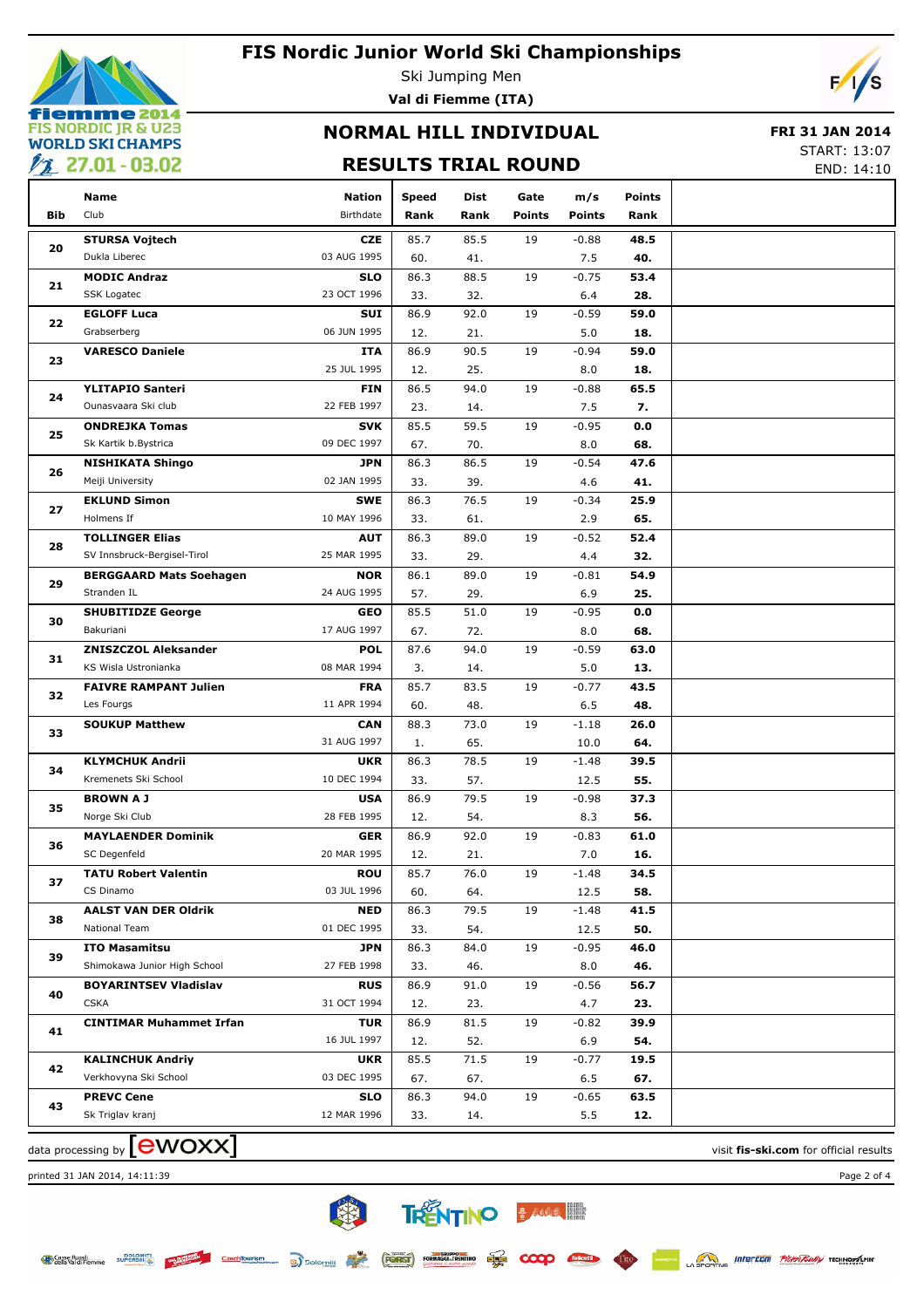

Ski Jumping Men

**Val di Fiemme (ITA)**

# $\sqrt{2}$

# **NORMAL HILL INDIVIDUAL**

### **FRI 31 JAN 2014**

## **RESULTS TRIAL ROUND**

START: 13:07

END: 14:10

|     | Name                         | Nation      | <b>Speed</b> | Dist  | Gate          | m/s           | <b>Points</b> |  |
|-----|------------------------------|-------------|--------------|-------|---------------|---------------|---------------|--|
| Bib | Club                         | Birthdate   | Rank         | Rank  | <b>Points</b> | <b>Points</b> | Rank          |  |
| 44  | <b>YLIPULLI Miika</b>        | <b>FIN</b>  | 87.1         | 93.0  | 19            | $-0.77$       | 62.5          |  |
|     | Kuusamon Era-Veikot          | 01 MAR 1995 | 9.           | 18.   |               | 6.5           | 15.           |  |
| 45  | <b>BERGQUIST Hans Petter</b> | <b>NOR</b>  | 86.3         | 87.5  | 19            | $-0.88$       | 52.5          |  |
|     | Aurskog Finstadbru           | 20 JAN 1994 | 33.          | 35.   |               | 7.5           | 31.           |  |
| 46  | <b>POINTU Jeremy</b>         | <b>FRA</b>  | 87.3         | 77.5  | 19            | $-0.92$       | 32.8          |  |
|     | Chaux Neuve                  | 12 NOV 1997 | 6.           | 59.   |               | 7.8           | 60.           |  |
| 47  | <b>SAKALA Filip</b>          | <b>CZE</b>  | 87.6         | 83.0  | 19            | $-0.64$       | 41.4          |  |
|     | Tj Frenstat pod radhostem    | 21 MAY 1996 | 3.           | 49.   |               | 5.4           | 52.           |  |
| 48  | <b>BIEGUN Krzysztof</b>      | <b>POL</b>  | 86.5         | 94.5  | 19            | $-0.93$       | 66.9          |  |
|     | SS-R LZS Sokol Szczyrk       | 21 MAY 1994 | 23.          | 13.   |               | 7.9           | 6.            |  |
| 49  | <b>BICKNER Kevin</b>         | <b>USA</b>  | 86.5         | 81.5  | 19            | $-1.00$       | 41.5          |  |
|     | Norge Ski Club               | 23 SEP 1996 | 23.          | 52.   |               | 8.5           | 50.           |  |
| 50  | DI LENARDO Zeno              | ITA         | 86.5         | 87.0  | 19            | $-1.27$       | 54.8          |  |
|     | Sc Monte Iussari             | 19 OCT 1995 | 23.          | 37.   |               | 10.8          | 26.           |  |
| 51  | <b>GREIDERER Simon</b>       | <b>AUT</b>  | 86.3         | 90.5  | 19            | $-1.17$       | 60.9          |  |
|     | HSV Absam-Bergisel-Tirol     | 18 JAN 1996 | 33.          | 25.   |               | 9.9           | 17.           |  |
|     | <b>PEIER Killian</b>         | SUI         | 86.1         | 87.0  | 19            | $-1.18$       | 54.0          |  |
| 52  | Vallee du Joux               | 28 MAR 1995 | 57.          | 37.   |               | 10.0          | 27.           |  |
|     | <b>MAURER Joshua</b>         | <b>CAN</b>  | 86.3         | 78.5  | 19            | $-0.92$       | 34.8          |  |
| 53  | Altius Nordic ski club       | 20 SEP 1996 | 33.          | 57.   |               | 7.8           | 57.           |  |
|     | <b>WINTER Paul</b>           | <b>GER</b>  | 86.9         | 96.5  | 19            | $-0.53$       | 67.5          |  |
| 54  | Sc Willingen                 | 05 OCT 1997 | 12.          | 9.    |               | 4.5           | 5.            |  |
| 55  | <b>FUNTAROV Deyan</b>        | <b>BUL</b>  |              |       |               |               |               |  |
|     | Rilski Ski Skachach          | 13 NOV 1995 |              |       |               |               |               |  |
| 56  | <b>SANDELL Jonas</b>         | <b>SWE</b>  | 86.3         | 89.5  | 19            | $-0.13$       | 50.1          |  |
|     |                              | 12 FEB 1995 | 33.          | 28.   |               | 1.1           | 35.           |  |
| 57  | <b>KALYKOV Shyngys</b>       | <b>KAZ</b>  | 86.3         | 79.5  | 19            | $-0.12$       | 30.0          |  |
|     |                              | 05 MAY 1994 | 33.          | 54.   |               | 1.0           | 61.           |  |
| 58  | <b>STREITLER Patrick</b>     | <b>AUT</b>  | 86.5         | 96.0  | 19            | $-0.12$       | 63.0          |  |
|     | SV Dornbirn-Vorarlberg       | 17 APR 1995 | 23.          | 10.   |               | 1.0           | 13.           |  |
| 59  | <b>YUKSEL Faik</b>           | <b>TUR</b>  | 85.7         | 85.0  | 19            | $-0.08$       | 40.7          |  |
|     |                              | 10 FEB 1995 | 60.          | 43.   |               | 0.7           | 53.           |  |
| 60  | <b>MUMINOV Sabirzhan</b>     | <b>KAZ</b>  | 86.3         | 89.0  | 19            | 0.22          | 46.5          |  |
|     |                              | 16 APR 1994 | 33.          | 29.   |               | $-1.5$        | 43.           |  |
| 61  | <b>MURANKA Klemens</b>       | <b>POL</b>  | 86.9         | 104.5 | 19            | 0.70          | 74.1          |  |
|     | TS Wisla Zakopane            | 31 AUG 1994 | 12.          | 1.    |               | $-4.9$        | 1.            |  |
| 62  | <b>KOBAYASHI Ryoyu</b>       | <b>JPN</b>  | 86.3         | 93.5  | 19            | 0.78          | 51.5          |  |
|     |                              | 08 NOV 1996 | 33.          | 17.   |               | $-5.5$        | 33.           |  |
| 63  | <b>SCHULER Andreas</b>       | SUI         | 86.3         | 100.5 | 19            | 0.79          | 65.5          |  |
|     | Einsiedeln                   | 30 DEC 1995 | 33.          | 6.    |               | $-5.5$        | 7.            |  |
| 64  | <b>TANDE Daniel-Andre</b>    | <b>NOR</b>  | 86.3         | 100.0 | 19            | 0.82          | 64.3          |  |
|     | Kongsberg IF                 | 24 JAN 1994 | 33.          | 7.    |               | $-5.7$        | 11.           |  |
| 65  | <b>MAEAETTAE Jarkko</b>      | FIN         | 86.5         | 102.0 | 19            | 0.65          | 69.4          |  |
|     | Kainuun Hiihtoseura          | 28 DEC 1994 | 23.          | 2.    |               | -4.6          | 2.            |  |
| 66  | <b>INSAM Alex</b>            | ITA         | 86.5         | 95.0  | 19            | 0.40          | 57.2          |  |
|     | SC GARDENA                   | 19 DEC 1997 | 23.          | 11.   |               | $-2.8$        | 22.           |  |
| 67  | <b>FRIEDRICH Tomas</b>       | CZE         |              |       |               |               |               |  |
|     | SK Jested Liberec            | 02 FEB 1995 |              |       |               |               |               |  |
|     |                              |             |              |       |               |               |               |  |

类

CrechTourism and Dolomiti Constitution Reserved Property

**TRENTINO BARRA EN** 

**PLIS** 

 $\alpha$ 

data processing by **COVOXX** and the visit **fis-ski.com** for official results

printed 31 JAN 2014, 14:11:39 Page 3 of 4



**SPORTING INTEREDUIT PROPERTING TECHNOLOGY**